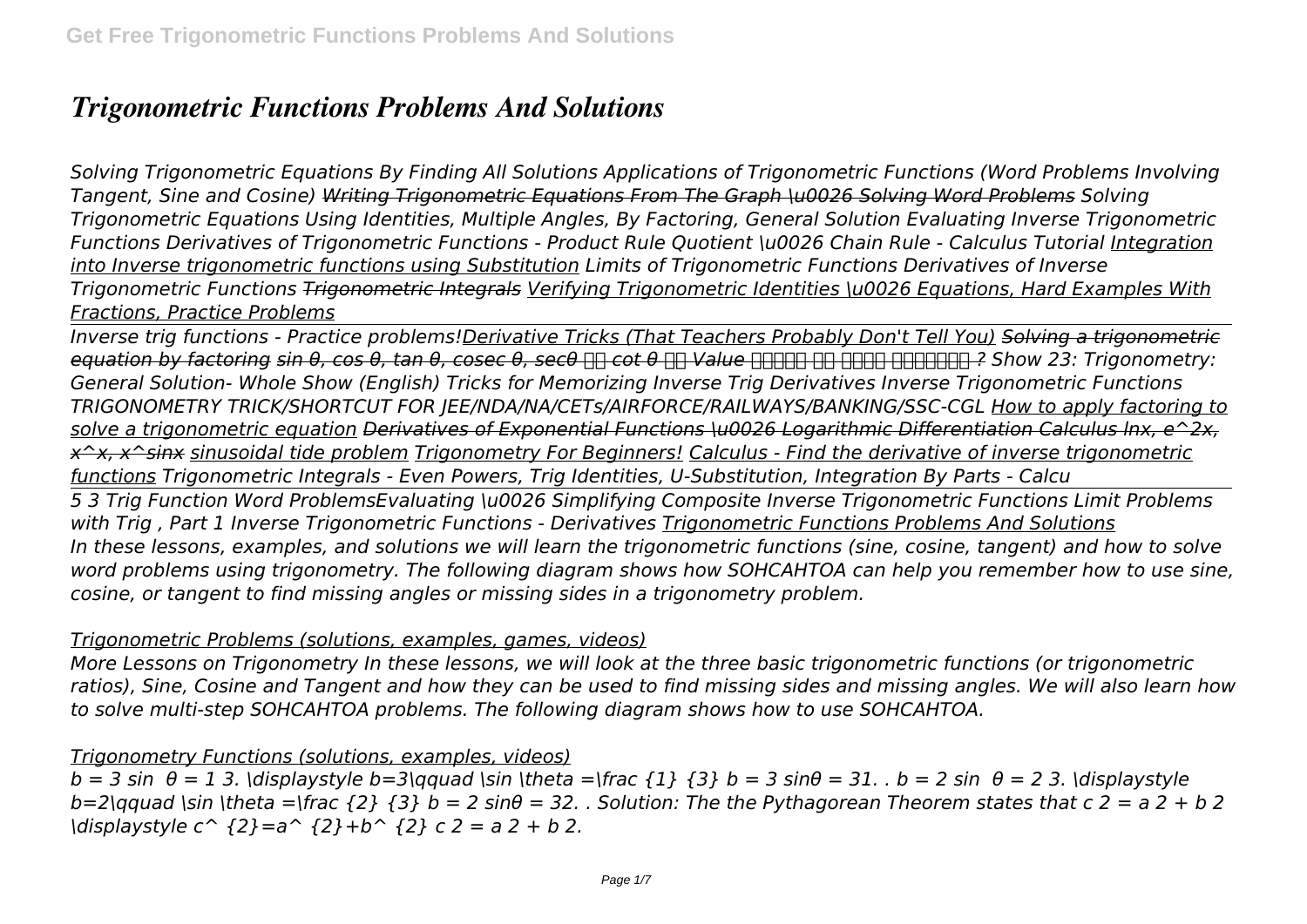#### *Trigonometry: Problems with Solutions*

*List of trigonometric solved problems for beginners and advanced learners with examples and methods of solving trigonometric problems for practicing.*

#### *Trigonometry Solved Problems with Solutions*

Solution: cot  $(π + x) = c o t (x)$  \displaystyle \cot (\pi + x)=cot (x) c o t  $(π + x) = c o t (x)$  Problem 9. Calculate sin (-585°). *Solution: sin (-585°)=-sin (585°)=-sin (2π+225°)=-sin225°=-sin (π+45°)=sin45°= 2 2 \displaystyle {\frac {\sqrt {2}} {2}} 2 2 . Problem 10.*

#### *Trigonometry Problems: Problems with Solutions*

*sin (x/2) = + or - SQRT [ (1 - cos x) / 2 ] Since Pi < x < Pi / 2 then Pi / 2 < x / 2< Pi / 4 so that x/2 is in quadrant 1 and sin (x/2) is positive. Hence. sin (x/2) = SQRT [ (1 - cos x) / 2 ] Given that sin (x) = 1 / 4, we use the trigonometric identity sin 2 x + cos 2 x = 1 to find cos x, noting that x is in quadrant 2 and cos x is negative.*

#### *Trigonometric Functions - Questions With Answers*

*Solutions to the Above Problems. x = 10 / tan(51°) = 8.1 (2 significant digits) H = 10 / sin(51°) = 13 (2 significant digits) Area = (1/2)(2x)(x) = 400 Solve for x: x = 20 , 2x = 40 Pythagora's theorem: (2x) 2 + (x) 2 = H 2 H = x √(5) = 20 √(5) BH perpendicular to AC means that triangles ABH and HBC are right triangles. Hence*

#### *Trigonometry Problems and Questions with Solutions - Grade 10*

*TRIGONOMETRY PROBLEMS WITH SOLUTIONS FOR CLASS 11. Problem 1 : ... Domain and range of inverse trigonometric functions. Solving word problems in trigonometry. Pythagorean theorem. MENSURATION. Mensuration formulas. Area and perimeter. Volume. GEOMETRY. Types of angles ...*

#### *Trigonometry Problems With Solutions For Class 11*

*Click HERE to return to the list of problems. SOLUTION 5 : Differentiate . To avoid using the chain rule, first rewrite the problem as . Now apply the product rule. Then . Click HERE to return to the list of problems. SOLUTION 6 : Differentiate . To avoid using the chain rule, recall the trigonometry identity , and first rewrite the problem as .*

## *Solutions to Differentiation of Trigonometric Functions*

*2 | P a g e FORMULAE LIST The roots of ax2 + bx + c = 0 are x = a b b ac 2 (2 4 )Sine rule: sinA sinB sinC a b c Cosine rule: a2 = b2 + c2 2bc cos A or cos A = bc b c a 2 2 Area of a triangle: Area = ½ ab sin C Volume of a sphere: Volume =*

#### *All Trigonometry Past Paper Questions*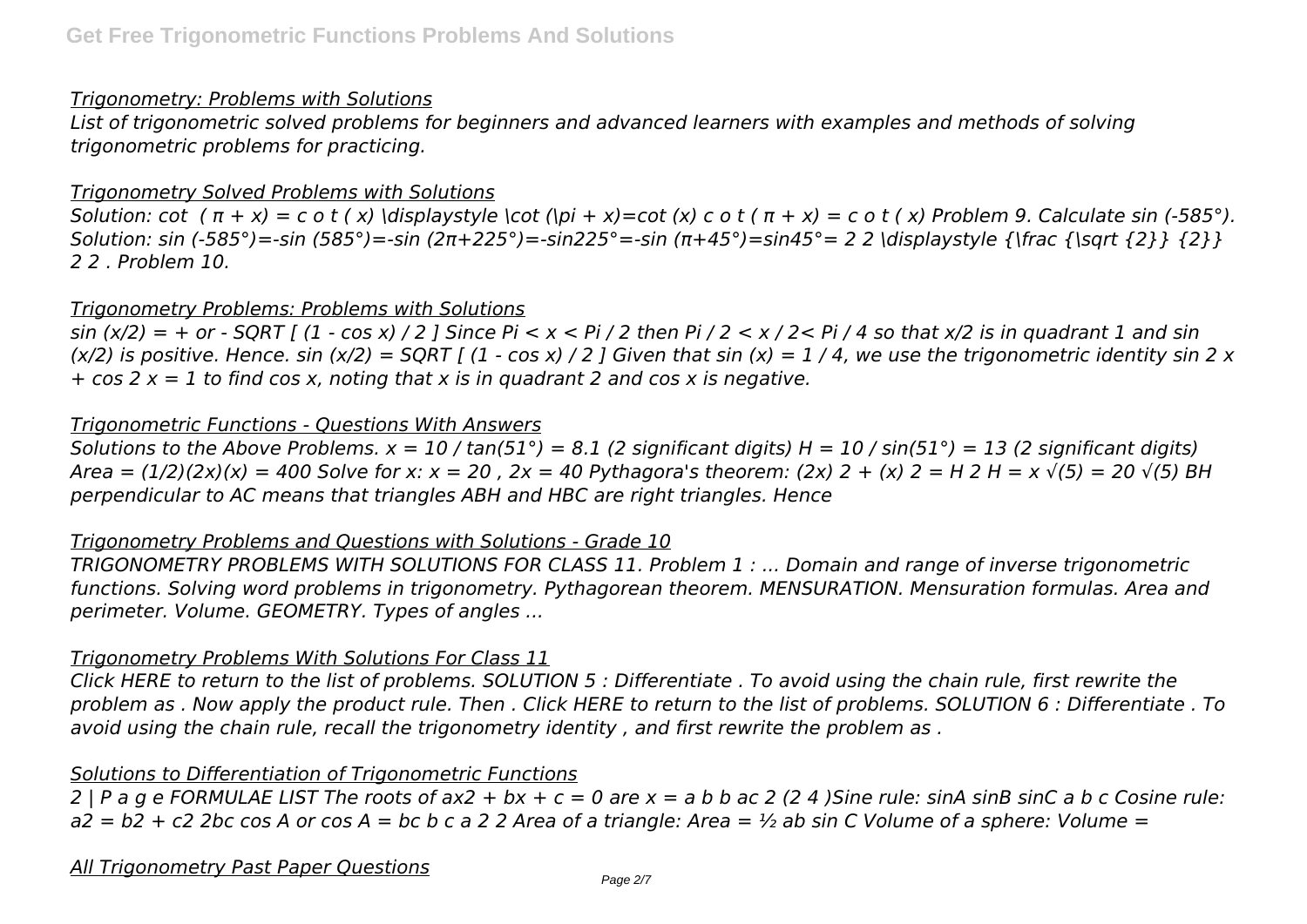*Solution of triangles is the term for solving the main trigonometric problem of finding the parameters of a triangle that include angle and length of the sides. The triangle can be located either on the plane or a sphere. Figure 1 indicates a triangle with sides a, b and c and angles A, B and C respectively.*

## *Trigonometric Solutions of a Triangle Examples – MathsTips.com*

*Trigonometric Identities Problems Exercise 1Knowing that cos α = ¼ , and that 270º < α < 360°, calculate the remaining trigonometric ratios of angle α. Exercise 2 Knowing that tan α = 2, and that 180º < α < 270°, calculate the remaining trigonometric ratios of angle α. Exercise…*

## *Trigonometric Identities Problems | Superprof*

*TRIGONOMETRY WORD PROBLEMS WITH SOLUTIONS Problem 1 : The angle of elevation of the top of the building at a distance of 50 m from its foot on a horizontal plane is found to be 60 degree. Find the height of the building.*

## *Trigonometry Word Problems with Solutions*

*Trigonometry Problems and Solutions. Example 1: Two friends, Rakesh and Vishal started climbing a pyramid-shaped hill. Rakesh climbs 315 m and finds that the angle of depression is 72.3 degrees from his starting point. How high is he from the ground? Solution: Let m is the height above the ground. To find: Value of m. To solve m, use the sine ratio.*

# *Trigonometry (Table, Formulas and Solved Examples)*

*To find limits of functions in which trigonometric functions are involved, you must learn both trigonometric identities and limits of trigonometric functions formulas. Here is the list of solved easy to difficult trigonometric limits problems with step by step solutions in different methods for evaluating trigonometric limits in calculus.*

# *Trigonometric Limits Problems and Solutions*

*Solution Where in the range [−2,7] [ − 2, 7] is the function f (x) = 4cos(x) −x f (x) = 4 cos (x) − x is increasing and decreasing.*

# *Calculus I - Derivatives of Trig Functions (Practice Problems)*

*Trigonometry questions designed to test students ability to apply their knowledge of basic trigonometry using the sine, cosine and tangent ratios. Includes problem solving questions.*

# *Trigonometry mixed homework including problem solving ...*

*Trigonometry is the branch of mathematics dealing with the relations of the sides and angles of triangles and with the relevant functions of any angles. Throughout history, trigonometry has been applied in areas such as geodesy, surveying,* Page 3/7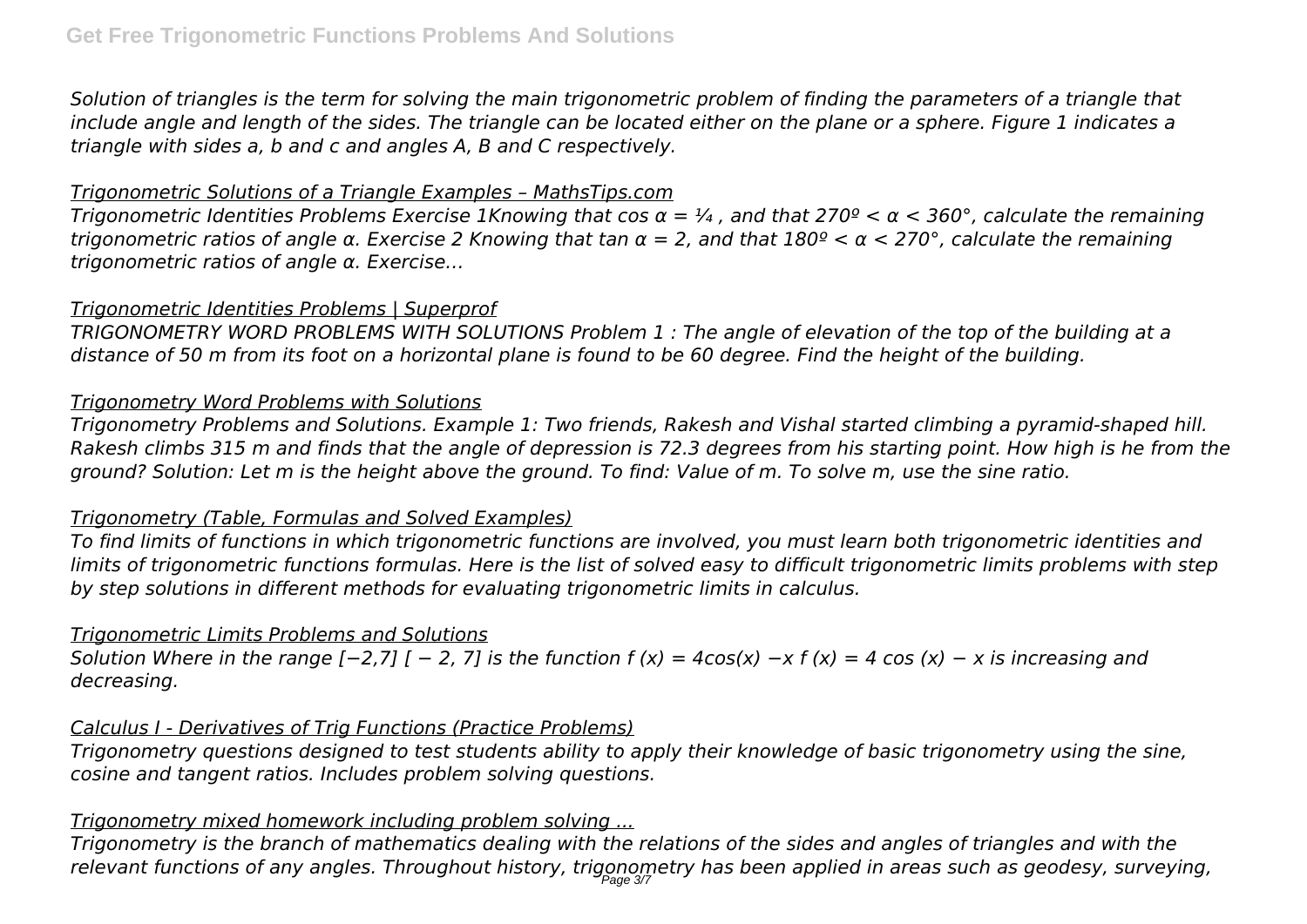*celestial mechanics, and navigation.*

#### *Trigonometry Study Materials PDF With Practice Questions ...*

*The basic trigonometric limit is lim x→0 sinx x = 1. Using this limit, one can get the series of other trigonometric limits: lim*  $x\rightarrow 0$  tanx  $x = 1$ , lim  $x\rightarrow 0$  arcsinx  $x = 1$ , lim  $x\rightarrow 0$  arctanx  $x = 1$ .

*Solving Trigonometric Equations By Finding All Solutions Applications of Trigonometric Functions (Word Problems Involving Tangent, Sine and Cosine) Writing Trigonometric Equations From The Graph \u0026 Solving Word Problems Solving Trigonometric Equations Using Identities, Multiple Angles, By Factoring, General Solution Evaluating Inverse Trigonometric Functions Derivatives of Trigonometric Functions - Product Rule Quotient \u0026 Chain Rule - Calculus Tutorial Integration into Inverse trigonometric functions using Substitution Limits of Trigonometric Functions Derivatives of Inverse Trigonometric Functions Trigonometric Integrals Verifying Trigonometric Identities \u0026 Equations, Hard Examples With Fractions, Practice Problems*

*Inverse trig functions - Practice problems!Derivative Tricks (That Teachers Probably Don't Tell You) Solving a trigonometric equation by factoring sin θ, cos θ, tan θ, cosec θ, secθ और cot θ का Value आसानी से कैसे निकालें ? Show 23: Trigonometry: General Solution- Whole Show (English) Tricks for Memorizing Inverse Trig Derivatives Inverse Trigonometric Functions TRIGONOMETRY TRICK/SHORTCUT FOR JEE/NDA/NA/CETs/AIRFORCE/RAILWAYS/BANKING/SSC-CGL How to apply factoring to solve a trigonometric equation Derivatives of Exponential Functions \u0026 Logarithmic Differentiation Calculus lnx, e^2x, x^x, x^sinx sinusoidal tide problem Trigonometry For Beginners! Calculus - Find the derivative of inverse trigonometric functions Trigonometric Integrals - Even Powers, Trig Identities, U-Substitution, Integration By Parts - Calcu* 

*5 3 Trig Function Word ProblemsEvaluating \u0026 Simplifying Composite Inverse Trigonometric Functions Limit Problems with Trig , Part 1 Inverse Trigonometric Functions - Derivatives Trigonometric Functions Problems And Solutions In these lessons, examples, and solutions we will learn the trigonometric functions (sine, cosine, tangent) and how to solve word problems using trigonometry. The following diagram shows how SOHCAHTOA can help you remember how to use sine, cosine, or tangent to find missing angles or missing sides in a trigonometry problem.*

#### *Trigonometric Problems (solutions, examples, games, videos)*

*More Lessons on Trigonometry In these lessons, we will look at the three basic trigonometric functions (or trigonometric ratios), Sine, Cosine and Tangent and how they can be used to find missing sides and missing angles. We will also learn how to solve multi-step SOHCAHTOA problems. The following diagram shows how to use SOHCAHTOA.*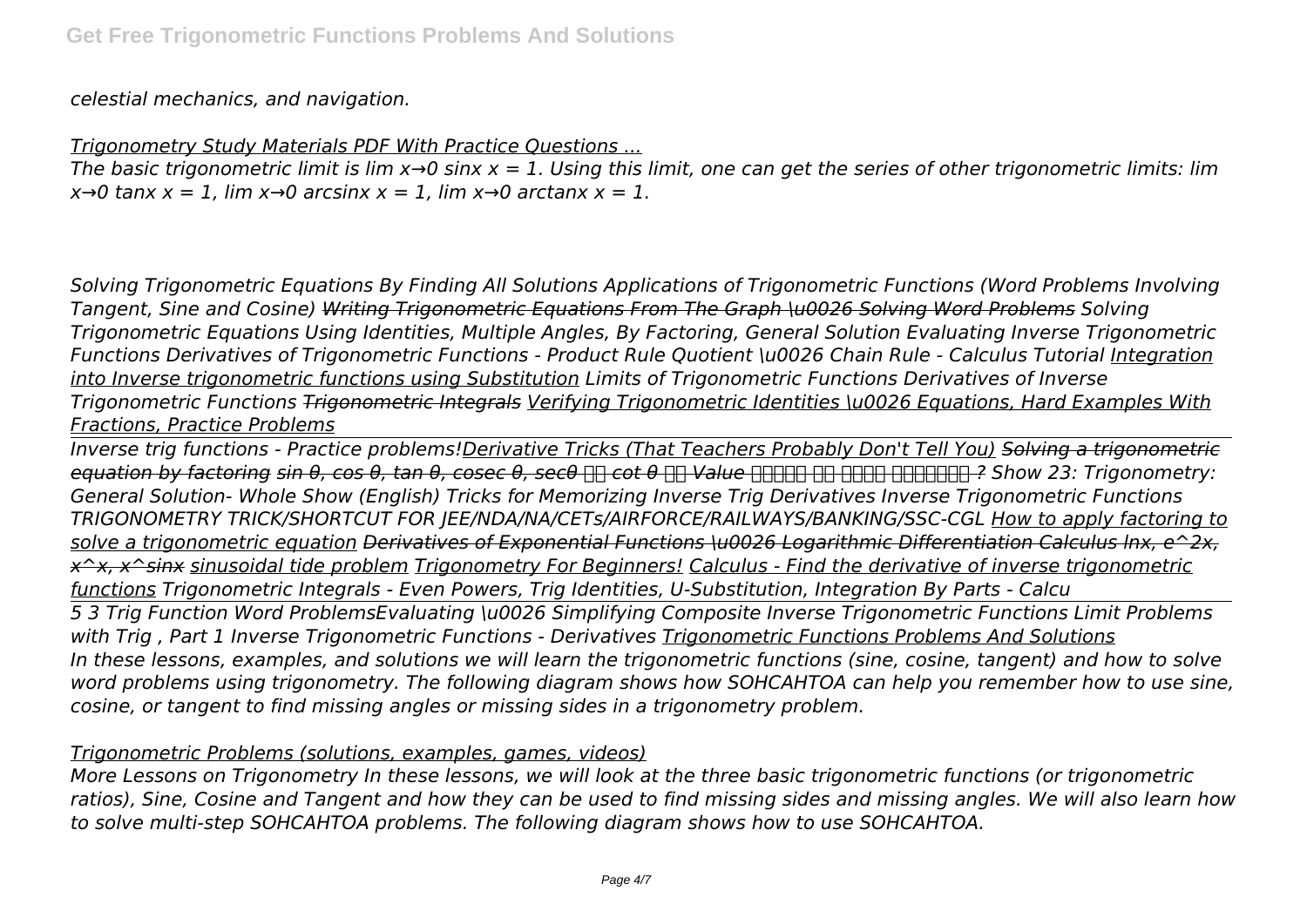#### *Trigonometry Functions (solutions, examples, videos)*

*b = 3 sin θ = 1 3. \displaystyle b=3\qquad \sin \theta =\frac {1} {3} b = 3 sinθ = 31. . b = 2 sin θ = 2 3. \displaystyle*  $b=2\text{qquad }$  \sin \theta =\frac  $\{2\}$   $\{3\}$   $b=2 \text{ sin}\theta = 32$ . . Solution: The the Pythagorean Theorem states that c 2 = a 2 + b 2 *\displaystyle c^ {2}=a^ {2}+b^ {2} c 2 = a 2 + b 2.*

#### *Trigonometry: Problems with Solutions*

*List of trigonometric solved problems for beginners and advanced learners with examples and methods of solving trigonometric problems for practicing.*

## *Trigonometry Solved Problems with Solutions*

*Solution: cot*  $(π + x) = c o t (x)$   $displays |x| < c o t (|pi + x) = cot (x) c o t (π + x) = c o t (x)$  Problem 9. Calculate sin (-585°). *Solution: sin (-585°)=-sin (585°)=-sin (2π+225°)=-sin225°=-sin (π+45°)=sin45°= 2 2 \displaystyle {\frac {\sqrt {2}} {2}} 2 2 . Problem 10.*

#### *Trigonometry Problems: Problems with Solutions*

*sin (x/2) = + or - SQRT [ (1 - cos x) / 2 ] Since Pi < x < Pi / 2 then Pi / 2 < x / 2< Pi / 4 so that x/2 is in quadrant 1 and sin (x/2) is positive. Hence. sin (x/2) = SQRT [ (1 - cos x) / 2 ] Given that sin (x) = 1 / 4, we use the trigonometric identity sin 2 x + cos 2 x = 1 to find cos x, noting that x is in quadrant 2 and cos x is negative.*

## *Trigonometric Functions - Questions With Answers*

*Solutions to the Above Problems. x = 10 / tan(51°) = 8.1 (2 significant digits) H = 10 / sin(51°) = 13 (2 significant digits) Area* =  $(1/2)(2x)(x)$  = 400 Solve for x: x = 20, 2x = 40 Pythagora's theorem:  $(2x)$  2 +  $(x)$  2 = H 2 H = x  $\sqrt{(5)}$  = 20  $\sqrt{(5)}$  BH *perpendicular to AC means that triangles ABH and HBC are right triangles. Hence*

## *Trigonometry Problems and Questions with Solutions - Grade 10*

*TRIGONOMETRY PROBLEMS WITH SOLUTIONS FOR CLASS 11. Problem 1 : ... Domain and range of inverse trigonometric functions. Solving word problems in trigonometry. Pythagorean theorem. MENSURATION. Mensuration formulas. Area and perimeter. Volume. GEOMETRY. Types of angles ...*

## *Trigonometry Problems With Solutions For Class 11*

*Click HERE to return to the list of problems. SOLUTION 5 : Differentiate . To avoid using the chain rule, first rewrite the problem as . Now apply the product rule. Then . Click HERE to return to the list of problems. SOLUTION 6 : Differentiate . To avoid using the chain rule, recall the trigonometry identity , and first rewrite the problem as .*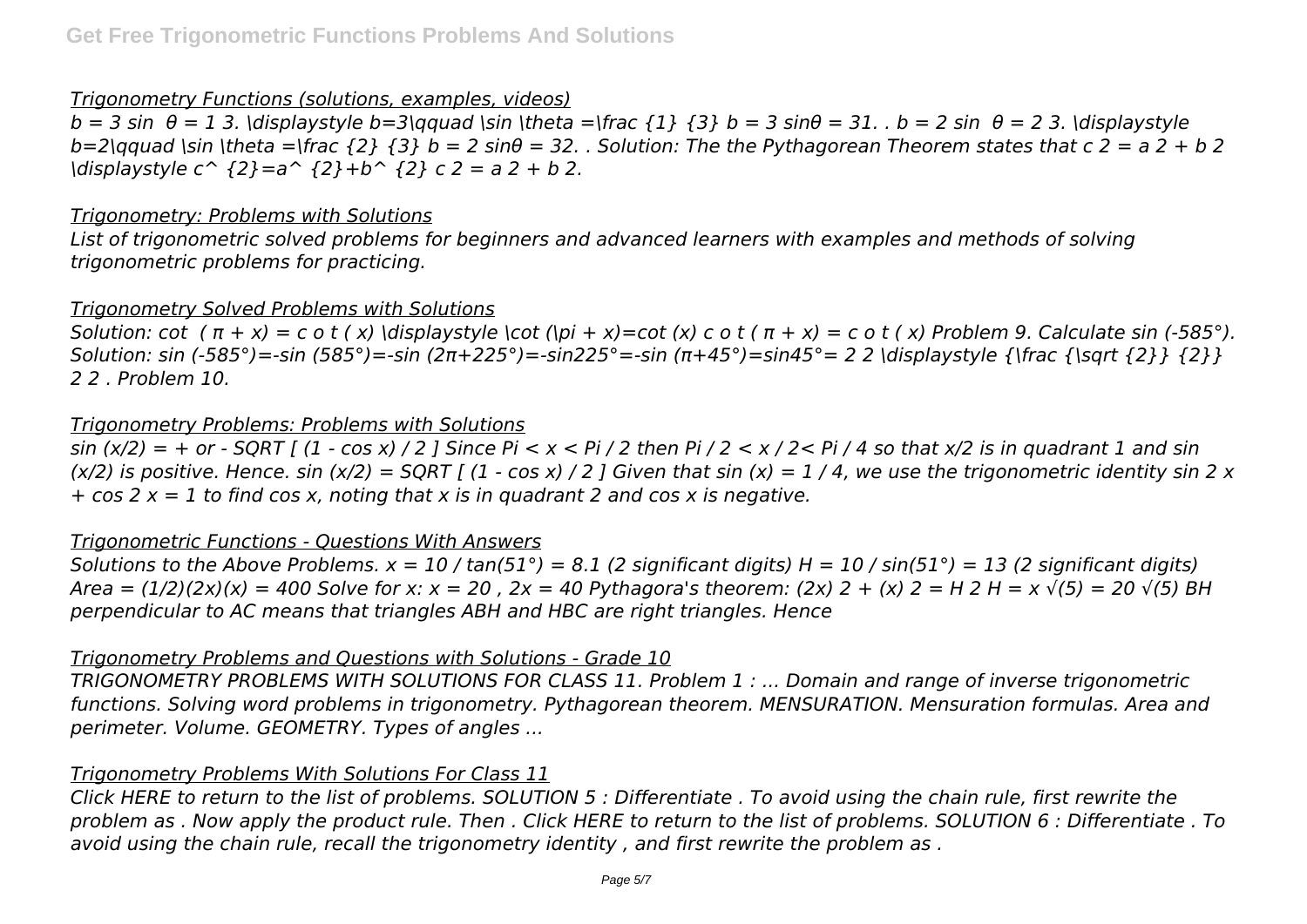## *Solutions to Differentiation of Trigonometric Functions*

*2 | P a g e FORMULAE LIST The roots of ax2 + bx + c = 0 are x = a b b ac 2 (2 4 )Sine rule: sinA sinB sinC a b c Cosine rule: a2 = b2 + c2 2bc cos A or cos A = bc b c a 2 2 Area of a triangle: Area = ½ ab sin C Volume of a sphere: Volume =*

## *All Trigonometry Past Paper Questions*

*Solution of triangles is the term for solving the main trigonometric problem of finding the parameters of a triangle that include angle and length of the sides. The triangle can be located either on the plane or a sphere. Figure 1 indicates a triangle with sides a, b and c and angles A, B and C respectively.*

## *Trigonometric Solutions of a Triangle Examples – MathsTips.com*

*Trigonometric Identities Problems Exercise 1Knowing that cos α = ¼ , and that 270º < α < 360°, calculate the remaining trigonometric ratios of angle α. Exercise 2 Knowing that tan α = 2, and that 180º < α < 270°, calculate the remaining trigonometric ratios of angle α. Exercise…*

## *Trigonometric Identities Problems | Superprof*

*TRIGONOMETRY WORD PROBLEMS WITH SOLUTIONS Problem 1 : The angle of elevation of the top of the building at a distance of 50 m from its foot on a horizontal plane is found to be 60 degree. Find the height of the building.*

## *Trigonometry Word Problems with Solutions*

*Trigonometry Problems and Solutions. Example 1: Two friends, Rakesh and Vishal started climbing a pyramid-shaped hill. Rakesh climbs 315 m and finds that the angle of depression is 72.3 degrees from his starting point. How high is he from the ground? Solution: Let m is the height above the ground. To find: Value of m. To solve m, use the sine ratio.*

# *Trigonometry (Table, Formulas and Solved Examples)*

*To find limits of functions in which trigonometric functions are involved, you must learn both trigonometric identities and limits of trigonometric functions formulas. Here is the list of solved easy to difficult trigonometric limits problems with step by step solutions in different methods for evaluating trigonometric limits in calculus.*

# *Trigonometric Limits Problems and Solutions*

*Solution Where in the range [−2,7] [ − 2, 7] is the function f (x) = 4cos(x) −x f (x) = 4 cos (x) − x is increasing and decreasing.*

# *Calculus I - Derivatives of Trig Functions (Practice Problems)*

*Trigonometry questions designed to test students ability to apply their knowledge of basic trigonometry using the sine,* Page 6/7